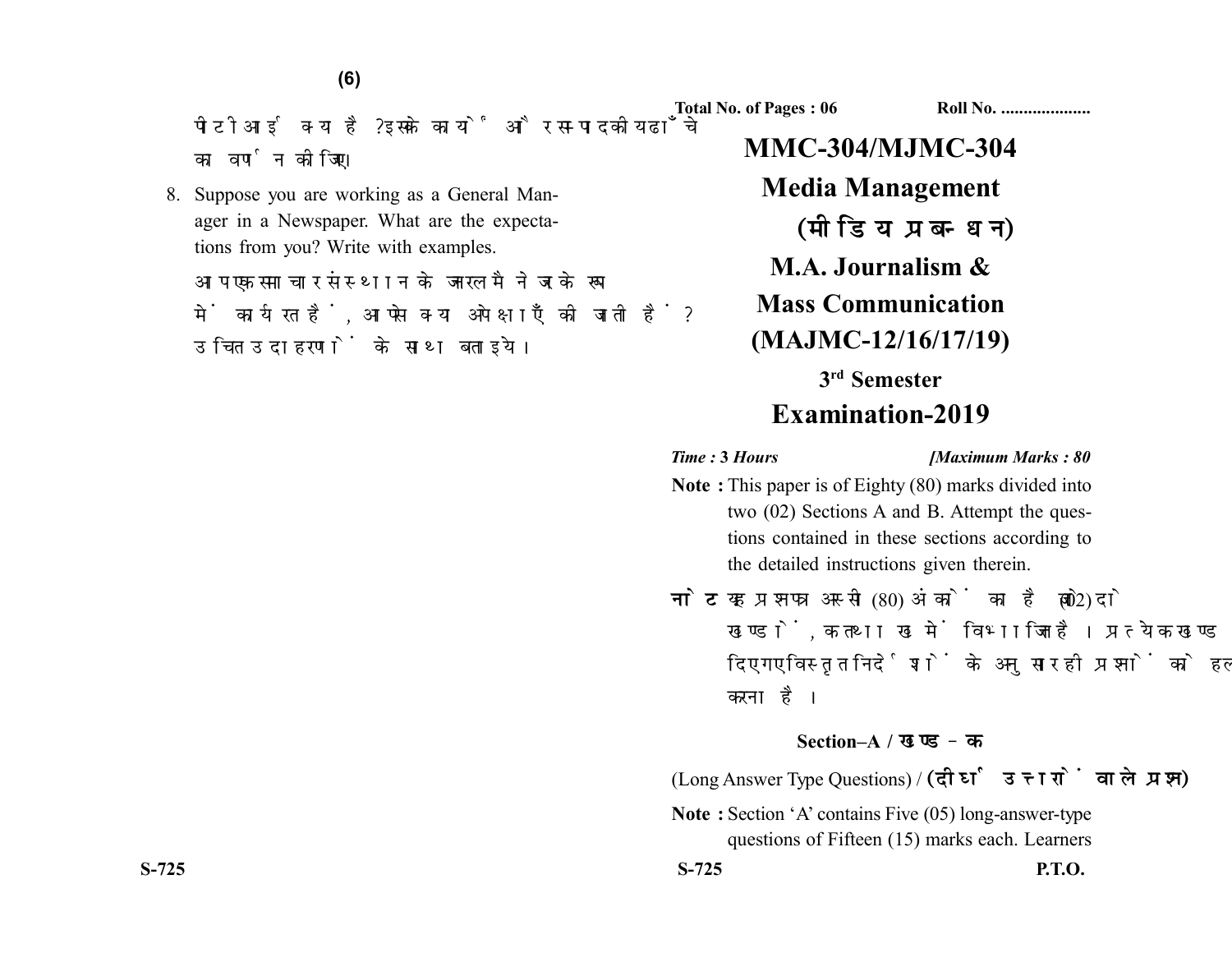4. What do you understand by Advertisement Management? Write about the responsibilities of advertisement department in newspapers.

विज्ञापन प्रबंधन से आप क्या समझते हैं? अखबारों में विज्ञापन विभाग की जिम्मेदारियों के बारे में बताइये।

5. What is Press council of India? Describe its functions.

भारतीय प्रेस परिषद् क्या है, इसके कार्यों का वर्णन कोजिए।

## **Section–B /**

(Short-Answer-Type Questions) /

- **Note :** Section 'B' contains Eight (08) short-answertype questions of Seven (07) marks each. Learners are required to answer any Five (05) questions only. **(5×7=35)**
- नोट: खण्ड'ख' में आठ (08) लघु उत्तरों वाले प्रश्न दिये गये हैं. प्रत्येक प्रश्न के लिए सात (07) अंक निर्धारित हैं। शिक्षार्थियों को इनमें से केवल पाँच (05) प्रश्नों के उत्तर देने हैं।
	- 1. Write short notes on following :
		- (a) Community Radio

- (b) Reuters
- (c) UNI
- (d) Advertisement Agency
- (e) NBSA
- (f) TRP
- (g) Prasar Bharti

निम्न विषयों पर संक्षिप्त टिप्पणियाँ लिखिए–

- (अ) सामदायिक रेडियो
- (ब) रॉयटर्स
- (स) यूएनआई
- (द) विज्ञापन एजेंसी
- (य) एनबीएसए
- (र) टीआरपी
- (ल) प्रसार भारती
- 2. What is the importance of Editorial Page in Newspaper?

अखबार के संपादकीय पृष्ठ का क्या महत्व है?

**S-725 P.T.O. S-725**